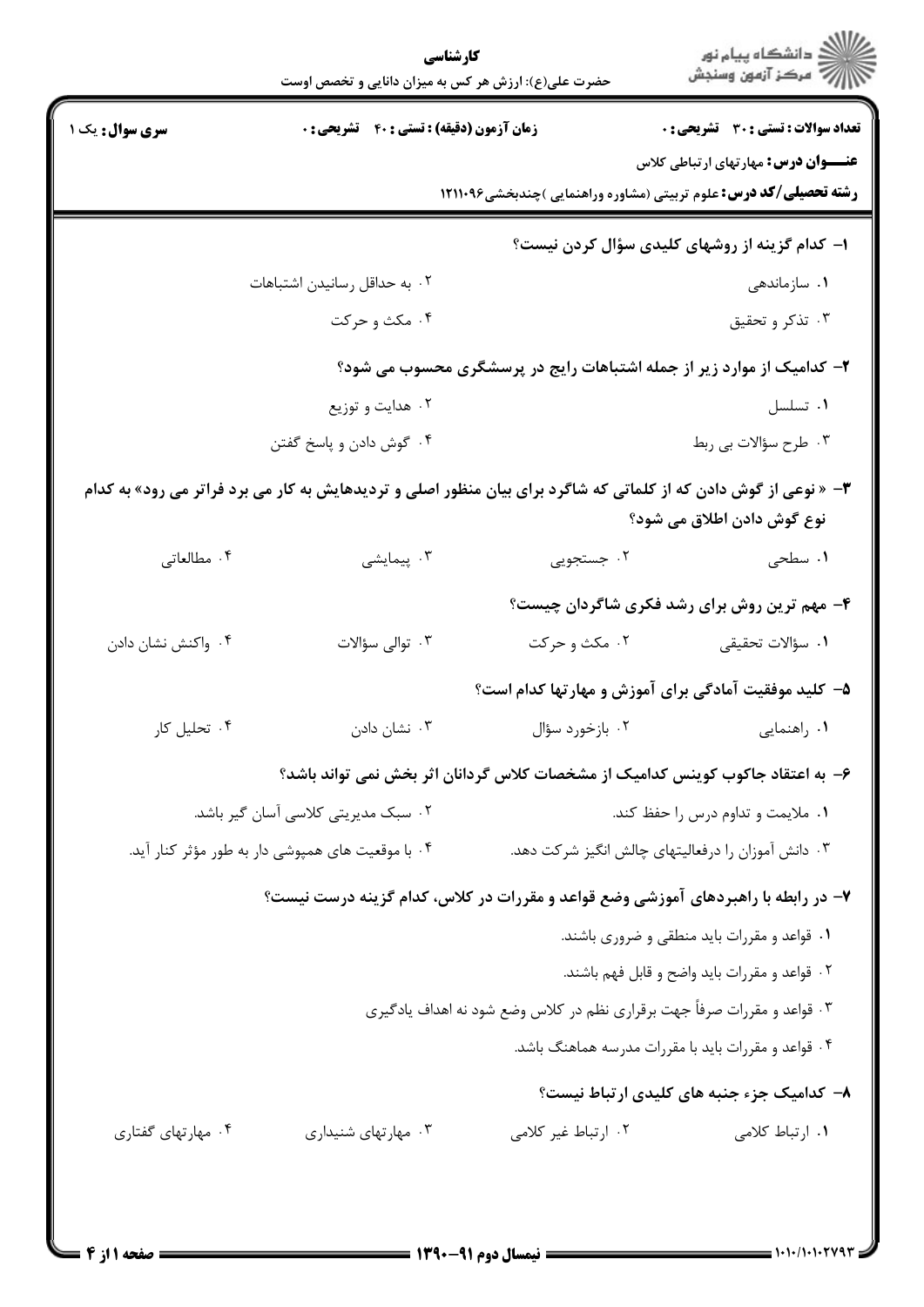|                                                                                                                                    | كارشناسي<br>حضرت علی(ع): ارزش هر کس به میزان دانایی و تخصص اوست |                                                                                                      | ≦ دانشڪاه پيام نور<br>7 مرڪز آزمون وسنڊش          |  |  |
|------------------------------------------------------------------------------------------------------------------------------------|-----------------------------------------------------------------|------------------------------------------------------------------------------------------------------|---------------------------------------------------|--|--|
| <b>سری سوال : ۱ یک</b>                                                                                                             | زمان آزمون (دقیقه) : تستی : ۴۰٪ تشریحی : ۰                      |                                                                                                      | <b>تعداد سوالات : تستی : 30 ٪ تشریحی : 0</b>      |  |  |
|                                                                                                                                    |                                                                 | <b>رشته تحصیلی/کد درس:</b> علوم تربیتی (مشاوره وراهنمایی )چندبخشی1۲۱۱۰۹۶                             | <b>عنــــوان درس:</b> مهار تهای ار تباطی کلاس     |  |  |
|                                                                                                                                    |                                                                 | ۹– کدام گزینه در مورد تفاوت گوش دادن و شنیدن درست نیست؟                                              |                                                   |  |  |
|                                                                                                                                    |                                                                 | ۰۱ شنیدن یک فرایند حسی است که از طریق آن تحریک های شنیداری توسط گوش دریافت و به مغز منتقل می شود.    |                                                   |  |  |
| ۰۲ گوش دادن فعالیت روانشناختی است که درک و تغییر یک تجربه حسی را شامل می شود.                                                      |                                                                 |                                                                                                      |                                                   |  |  |
| ۰۳ ما تا واقعاً به کسی گوش ندهیم نمی توانیم صحبت های او را بشنویم.                                                                 |                                                                 |                                                                                                      |                                                   |  |  |
|                                                                                                                                    | ۰۴ معنای گوش دادن انتظاری همراه با اضطراب می باشد.              |                                                                                                      |                                                   |  |  |
|                                                                                                                                    |                                                                 |                                                                                                      | ۱۰– کدام گزینه از مهارتهای خاص توجه کردن است؟     |  |  |
| ۰۴ محیط ممیز مزاحم                                                                                                                 | ۰۳ انعکاس تلخیص                                                 | ۰۲ سکوت توجه آمیز                                                                                    | ۰۱ توضیح                                          |  |  |
|                                                                                                                                    |                                                                 |                                                                                                      | 11- پرکاربردترین تشویق کوتاه چیست؟                |  |  |
| ۰۴ واقعاً                                                                                                                          | ۰۳ ادامه بده                                                    | ۰۲ هوم ، هوم کردن                                                                                    | ١. می فهم                                         |  |  |
|                                                                                                                                    |                                                                 | ۱۲– کدام مورد جزء اقدامات انجام شده توسط شنونده خوب در طول وقفه های ایجاد شده در تعامل نیست؟         |                                                   |  |  |
|                                                                                                                                    | ۰۲ مشاهده طرف مقابل                                             |                                                                                                      | ٠١ توجه به طرف مقابل                              |  |  |
| ۰۴ تفکر در مورد گفته های طرف مقابل                                                                                                 |                                                                 |                                                                                                      | ۰۳ تائید حرفهای گفته شده                          |  |  |
|                                                                                                                                    |                                                                 | ۱۳- در رابطه با شنونده اثر بخش، این سخن که «با کمک تسلط زیادی که بر زبان دارم، ساکت ماندم » از کیست؟ |                                                   |  |  |
| ۰۴ يوگن هريگل                                                                                                                      | ۰۳ توماس کالاریل                                                | ۰۲ رالف امرسون                                                                                       | ۰۱ رابرت بنچلی                                    |  |  |
|                                                                                                                                    |                                                                 |                                                                                                      | <b>۱۴</b> - کدام مورد از ویژگیهای اصلی زبان نیست؟ |  |  |
|                                                                                                                                    | ۰۲ نظام مند بودن زبان                                           |                                                                                                      | ٠١ خلاقيت زبان                                    |  |  |
|                                                                                                                                    | ۰۴ وابسته به زمان و مکان                                        |                                                                                                      | ۰۳ استفاده از نشانه های قراردادی                  |  |  |
| ۱۵– این جمله که انسانها برای تولید و درک پیام های کلامی تازه توانایی نامحدودی دارند اشاره به کدام ویژگی مهم و اصلی<br>زبان می کند؟ |                                                                 |                                                                                                      |                                                   |  |  |
|                                                                                                                                    | ٠٢ خلاقيت زبان                                                  |                                                                                                      | ٠١. نظام مند بودن زبان                            |  |  |
| ۰۴ استفاده از نشانه های قراردادی در زبان                                                                                           |                                                                 |                                                                                                      | ۰۳ فراگیربودن زبان                                |  |  |
|                                                                                                                                    |                                                                 |                                                                                                      | ۱۶- مهمترین وسیله ارتباطی گروههای انسانی چیست؟    |  |  |
| ۰۴ نظام آموزشی                                                                                                                     | ا زبان $\cdot$                                                  | ٠٢ وسايل ارتباط جمعي                                                                                 | ۰۱ اندیشه های هماهنگ                              |  |  |
|                                                                                                                                    |                                                                 |                                                                                                      |                                                   |  |  |
|                                                                                                                                    |                                                                 |                                                                                                      |                                                   |  |  |
|                                                                                                                                    |                                                                 |                                                                                                      |                                                   |  |  |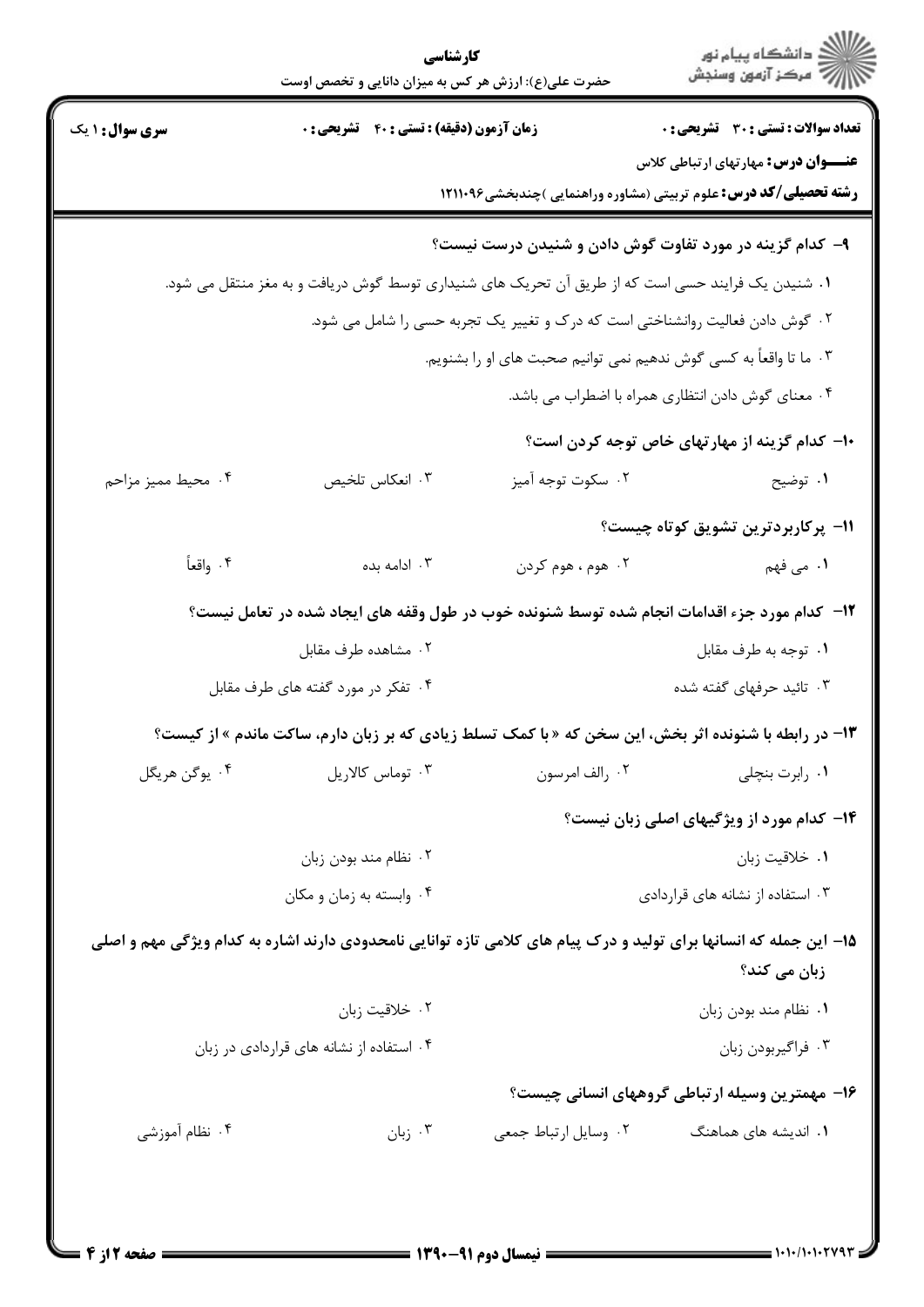|                                                 | كارشناسي<br>حضرت علی(ع): ارزش هر کس به میزان دانایی و تخصص اوست                                                                 |                                                                   | ِ دانشڪاه پيا <sub>م</sub> نور<br>/∕ مرڪز آزمون وسنڊش                                                                     |  |  |
|-------------------------------------------------|---------------------------------------------------------------------------------------------------------------------------------|-------------------------------------------------------------------|---------------------------------------------------------------------------------------------------------------------------|--|--|
| <b>سری سوال : ۱ یک</b>                          | زمان آزمون (دقیقه) : تستی : ۴۰٪ تشریحی : ۰                                                                                      |                                                                   | <b>تعداد سوالات : تستی : 30 ٪ تشریحی : 0</b>                                                                              |  |  |
|                                                 |                                                                                                                                 |                                                                   | <b>عنــــوان درس:</b> مهار تهای ار تباطی کلاس<br><b>رشته تحصیلی/کد درس:</b> علوم تربیتی (مشاوره وراهنمایی )چندبخشی1۲۱۱۰۹۶ |  |  |
|                                                 |                                                                                                                                 |                                                                   | ۱۷– به کدامیک از گونه های زبان « لهجه » گفته میشود؟                                                                       |  |  |
| ۰۴ گونه های شخصی                                | ۰۳ گونه های زمانی                                                                                                               | ۰۲ گونه های جغرافیایی                                             | <b>۱.</b> گونه های اجتماعی                                                                                                |  |  |
|                                                 |                                                                                                                                 |                                                                   | ۱۸− کدامیک از عوامل متنوع گونه های اجتماعی زبان نیست؟                                                                     |  |  |
| ۰۴ درآمد                                        | $\mathcal{F}$ . سبک                                                                                                             | ۰۲ سیاق                                                           | ۰۱ تحصیلات                                                                                                                |  |  |
|                                                 | ۱۹- « مجموعه تکواژهای زبان و قواعد ترکیب آنها برای ساخت واژه ها » اشاره به کدام ساخت نظام زبانی دارد؟                           |                                                                   |                                                                                                                           |  |  |
| ۰۴ ساخت معنایی                                  | ۰۳ ساخت نحوی                                                                                                                    | ۰۲ ساخت صرفی                                                      | ٠١. ساخت آوايي                                                                                                            |  |  |
|                                                 |                                                                                                                                 |                                                                   | <b>۲۰</b> کدام مورد جزو اجزای رویداداهای زبانی نیست؟                                                                      |  |  |
| ۰۴ شرکت کنندگان                                 | ۰۳ اهداف                                                                                                                        | ۰۲ موقعیت                                                         | ۰ <b>۱ جنسیت</b> است.                                                                                                     |  |  |
|                                                 | <b>۲۱</b> - کدام گزینه در تعریف حرکت دست و نقش آن را در ارتباط زبانی درست نیست؟                                                 |                                                                   |                                                                                                                           |  |  |
|                                                 |                                                                                                                                 |                                                                   | ٠١ دست دادن يعني آغاز يا پايان مكالمه                                                                                     |  |  |
|                                                 | ۰۲ پایین آوردن دست یعنی ساکت باش                                                                                                |                                                                   |                                                                                                                           |  |  |
| ۰۳ دست روی سینه گذاشتن یعنی احترام به طرف مقابل |                                                                                                                                 |                                                                   |                                                                                                                           |  |  |
|                                                 |                                                                                                                                 | ۰۴ بالا بردن دست یعنی دعوت به برخاستن فرد یا افرادی که نشسته اند. |                                                                                                                           |  |  |
|                                                 | ۲۲– کدام گزینه از موارد رعایت شده از سوی معلم جهت رشد بهداشت روانی نمی تواند باشد؟                                              |                                                                   |                                                                                                                           |  |  |
|                                                 | ۰۱ بشاش بودن در کلاس                                                                                                            |                                                                   |                                                                                                                           |  |  |
|                                                 | ۰۲ همکاری با والدین و آگاه ساختن آنها از وضعیت دانش آموز                                                                        |                                                                   |                                                                                                                           |  |  |
|                                                 | ۰۳ داشتن جدیت کافی در کلاس<br>۰۴ پرهيز از هرگونه تبعيض بين دانش آموزان                                                          |                                                                   |                                                                                                                           |  |  |
|                                                 |                                                                                                                                 |                                                                   |                                                                                                                           |  |  |
|                                                 | ۲۳- چرا در جریان تدریس ارتباط دو جانبه از یک جانبه مفیدتر است؟<br>٠١ زيرا موجب برقراري رابطه غير رسمي و رشد بهداشت رواني ميشود. |                                                                   |                                                                                                                           |  |  |
|                                                 | ٠٢ زيرا موجب بالا رفتن كيفيت يادكيرى ميشود.                                                                                     |                                                                   |                                                                                                                           |  |  |
|                                                 |                                                                                                                                 | ۰۳ زیرا سبب جلب توجه و افزایش علاقه دانش آموزان میگردد.           |                                                                                                                           |  |  |
|                                                 | ۰۴ زیرا سبب کسب تجربه های عینی، واقعی و حقیقی در دانش اموزان میشود.                                                             |                                                                   |                                                                                                                           |  |  |
|                                                 |                                                                                                                                 |                                                                   | <b>۲۴</b> - بهترین روش ارتباط کلامی چیست؟                                                                                 |  |  |
| ۰۴ ارتباط معلم محور                             | ۰۳ ارتباط دو جانبه                                                                                                              | ٠٢ ارتباط چند جانبه                                               | ٠١ ارتباط يک جانبه                                                                                                        |  |  |
| <b>: صفحه ۱۳</b>                                | ــــ نسمال دوم ۹۱-۱۳۹۰ ـــــ                                                                                                    |                                                                   | 1010/101057993                                                                                                            |  |  |